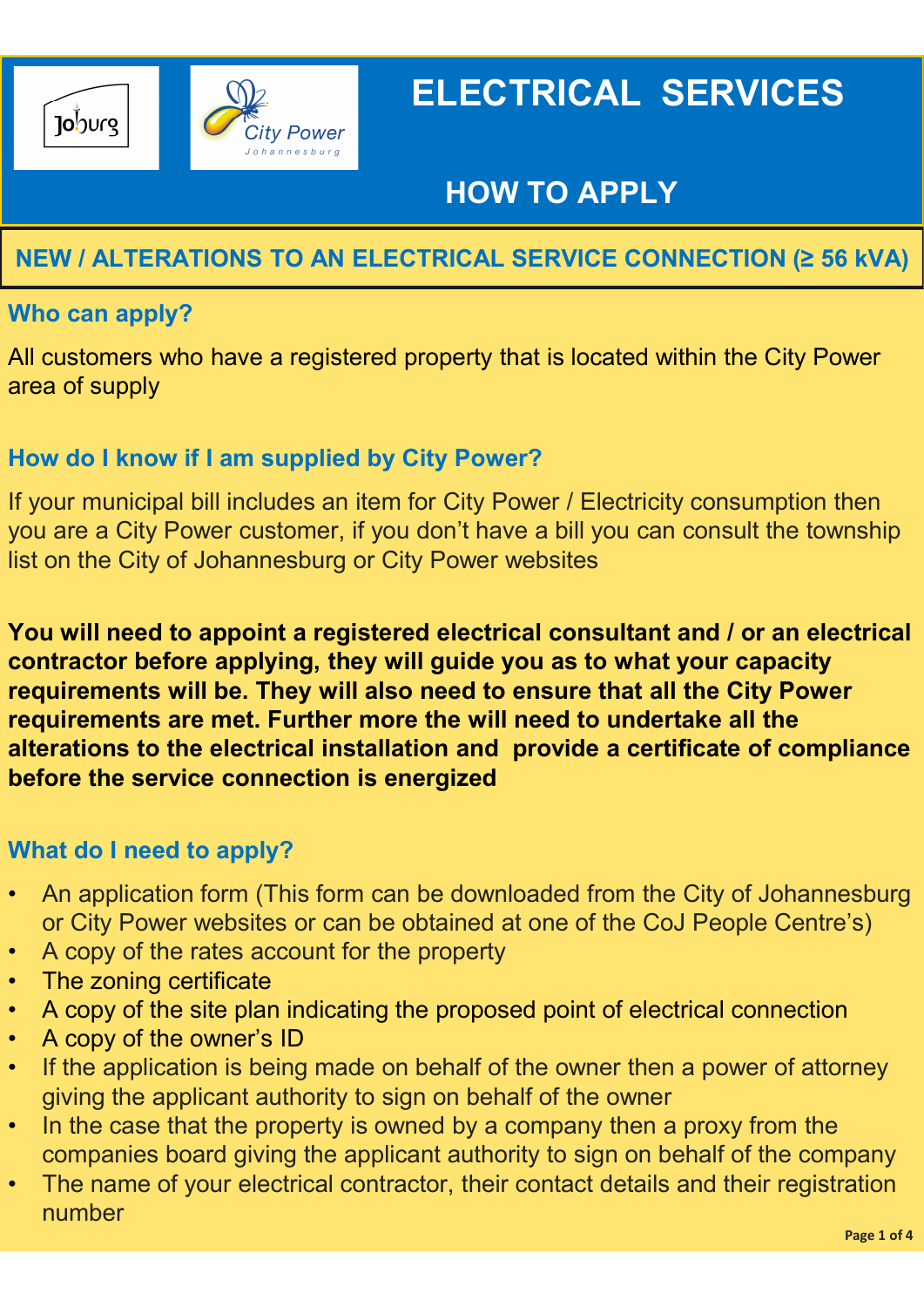

# HOW TO APPLY

## NEW / ALTERATIONS TO AN ELECTRICAL SERVICE CONNECTION (≥ 56 kVA)

### How do I apply?

You need to fill in the application form and then take it along with the documents listed above to one of the City of Johannesburg People Centre's. The customer services agent will capture the application and provide you with a notification number, this is the number you should use if any queries are made regarding this application 1. The application form and then take it along<br>
2. You need to fill in the application form and then take it along<br>
2. Initial dabove to one of the City of Johannesburg People Centr<br>
2. The application<br>
2. The application The value of the property is the city of Johannesburg People Centre's. The customer<br>sisted above to one of the City of Johannesburg People Centre's. The customer<br>services agent will capture the application and provide you

### What happens after the application has been captured?

- 1. The application will be electronically sent to City Power's Network and Services Planning department.
- 
- rejected and the Customer Services agent will be informed
- Services agent will capture the application and provide you with a notification<br>number, this is the number you should use if any queries are made regarding this<br>application<br>What happens after the application has been captu to the applicant advising them of the situation and the time frame when capacity will be available 1. The application will be electronically sent to City Power's Network and Services<br>
1. The application will be assed by a Planner<br>
1. If the property is not within the City Power supply area the application will be<br>
1. If
- Agent
- Framing department.<br>
2. The application will be assed by a Planner<br>
3. If the property is not within the City Power supply area the application will be<br>
rejected and the Customer Services agent will be informed<br>
4. If ther capacity is available, a design fee quotation will be loaded on the notification and a letter will be sent to the applicant rejected and the Customer Services agent will be informed<br>
4. If there are capacity constraints on the City Power network, a letter will be sent<br>
to the applicant advising them of the situation and the time frame when capa
- quotation, get the tax invoice and make payment example the state payment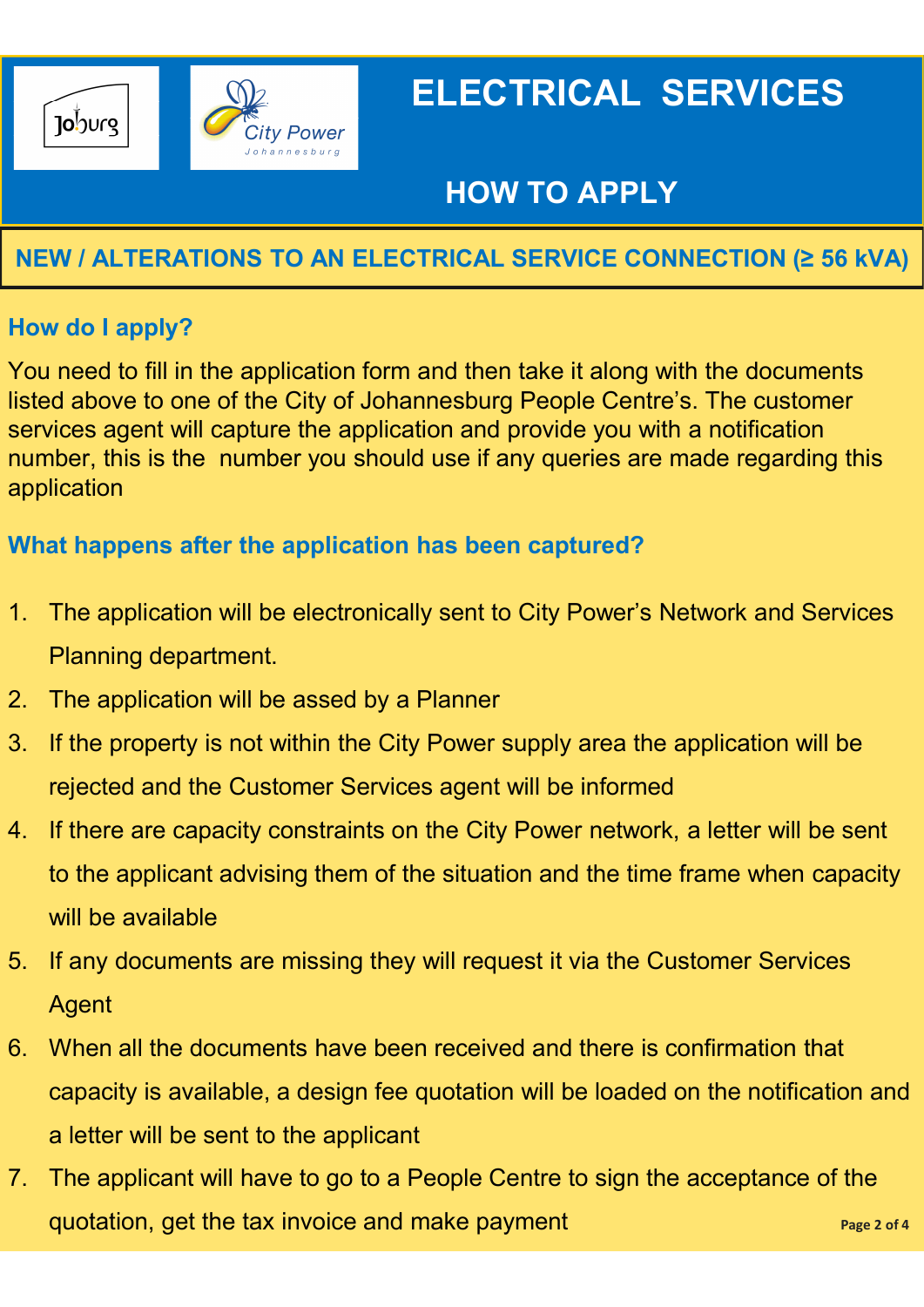

# HOW TO APPLY

## NEW / ALTERATIONS TO AN ELECTRICAL SERVICE CONNECTION (≥ 56 kVA)

### What happens after the application has been captured? (continued)

- Better CHECTRICAL SERVICES<br>
8. Once design fee payment is reflecting against the notification and any additional<br>
8. Once design fee payment is reflecting against the notification and any additional<br>
8. Once design fee pay documents that were requested have been submitted, the Planner will proceed to obtain all the required approvals, e.g. wayleave 99.909<br>
9. Once the approvals and ELECTRICAL SERVICE CONNECTION (2.56 kVA)<br>
9. Once design fee payment is reflecting against the notification and any additional<br>
9. Once design fee payment is reflecting against the notific NEW / ALTERATIONS TO AN ELECTRICAL SERVICE CONNECTION (2 56 kVA)<br>What happens after the application has been captured? (continued)<br>8. Once design fee payment is reflecting against the notification and any additional<br>docume What happens after the application has been captured? (continued)<br>
8. Once design fee payment is reflecting against the notification and any additional<br>
documents that were requested have been submitted, the Planner will p From Engine Projection and send have been submitted, the Planner will proceed<br>to obtain all the required approvals, e.g. wayleave<br>9. Once the approvals have been obtained the Planner will load the final quotation<br>against t
- against the notification and send the applicant the final quotation letter. documents that were requested nave been submitted, the Planner will proceed<br>to obtain all the required approvals, e.g. wayleave<br>Once the approvals have been obtained the Planner will load the final quotation<br>against the no
- final quotation.\*
- quotation, get the tax invoice and make payment 10. A trip testing form for the consumer's main circuit breaker will be sent with the<br>
final quotation.\*<br>
11. The applicant will have to go to a People Centre to sign the acceptance of the<br>
quotation, get the tax invoice a
- 

#### What happens after the final payment has been received?

- handed over the Project Manager who will manage the work on site
- 11. The applicant will have to go to a People Centre to sign the acceptance of the<br>quotation, get the tax invoice and make payment<br>The main circuit breaker and 3 copies of the trip test form needs to be handed in for testi ready for the installation. A site meeting will be arranged with all the role players to discuss the details of the installation